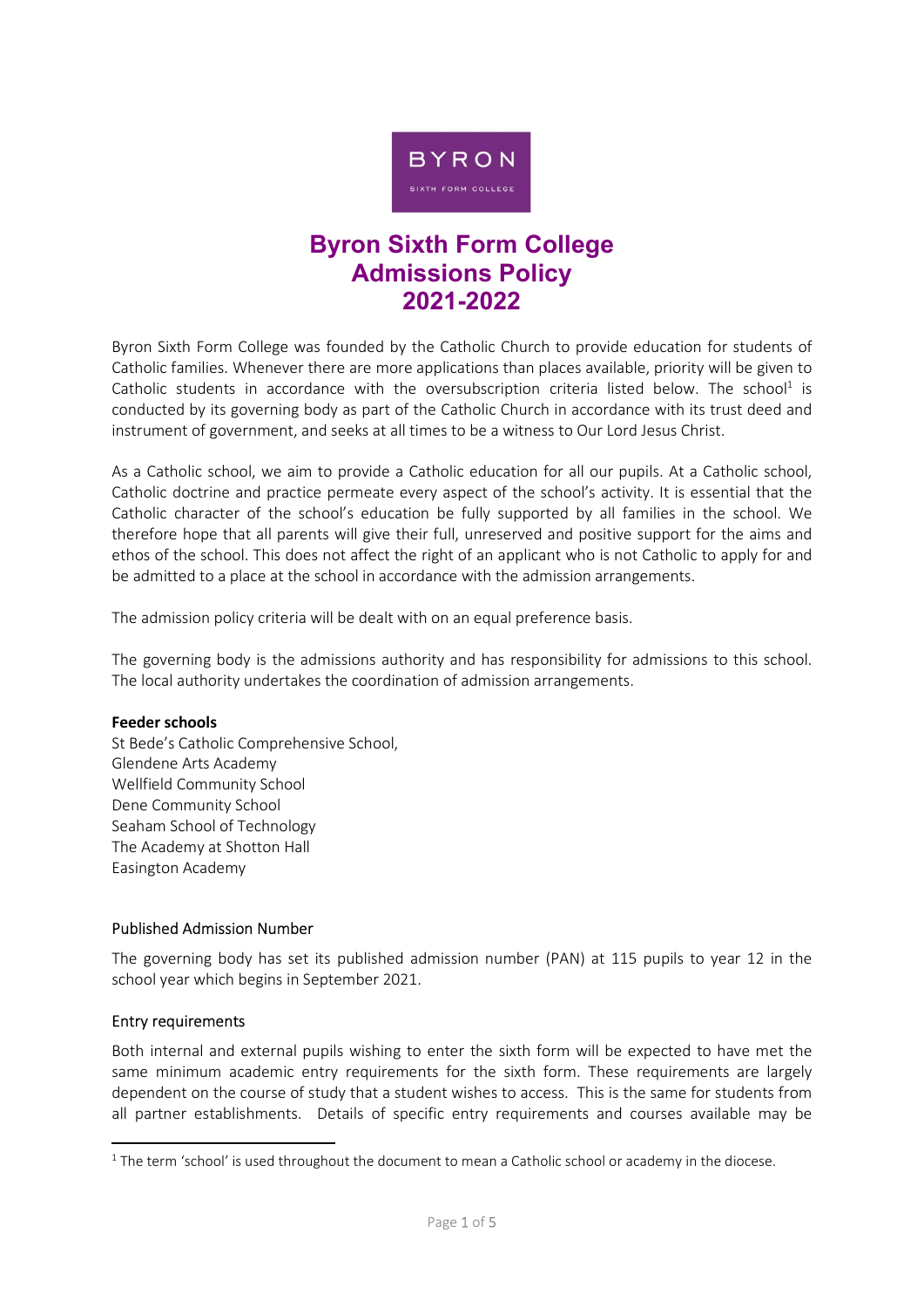obtained from Denise Ord at the College. The availability of courses is dependent upon the number of applicants and the financial sustainability of the courses and the Governing Body of the College determines this.

If either internal or external applicants fail to meet the minimum course requirements, they will be given the option of pursuing any alternative courses for which they do meet the minimum academic requirements.

When year 12 is undersubscribed all applicants meeting the minimum academic entry requirements will be admitted or permitted to progress.

When there are more external applicants that satisfy any academic entry requirements, priority will be given in accordance with the oversubscription criteria set out below.

### Application Procedures and Timetable

The sixth form is available for all existing pupils subject to pupils fulfilling the individual requirements of suitable courses. Remaining places in the sixth form of the school will be offered in accordance with the oversubscription criteria, subject to applicants fulfilling the individual requirements of suitable courses.

To apply for a place at this school, the parent must complete an application form available from the school. The parent will be advised of the outcome of the application by the school.

The parent will be advised of the outcome of the application on  $18<sup>th</sup>$  of July or the next working day, by the school. If the application is unsuccessful the parent will be informed of the decision, related to the oversubscription criteria, and has the right of appeal to an independent appeal panel.

If the parent is required to provide supplemental evidence to support the application (e.g. a baptismal certificate), this evidence should be provided at the time of application. If not provided, evidence may be sought by the governing body following the closing date for applications. This information must have been correct at the date of closing for applications.

All applications which are submitted on time will be considered at the same time and after the closing date for admissions which is 30 September 2020.

#### Pupils with an Education, Health and Care Plan (see note 1)

The admission of pupils with an Education, Health and Care Plan is dealt with by a completely separate procedure. Students with an Education, Health and Care Plan that names the school must be admitted. Where this takes place before the allocation of places under these arrangements this will reduce the number of places available to other students.

#### Late Applications

Late applications will be administered in accordance with the home local authority coordinated admissions scheme. Parents are advised to ensure that the application is submitted before the closing date.

#### Admission of Students outside their Normal Age Group

A request may be made for a student to be admitted outside of their normal age group, for example, if the student is gifted and talented or has experienced problems such as ill health.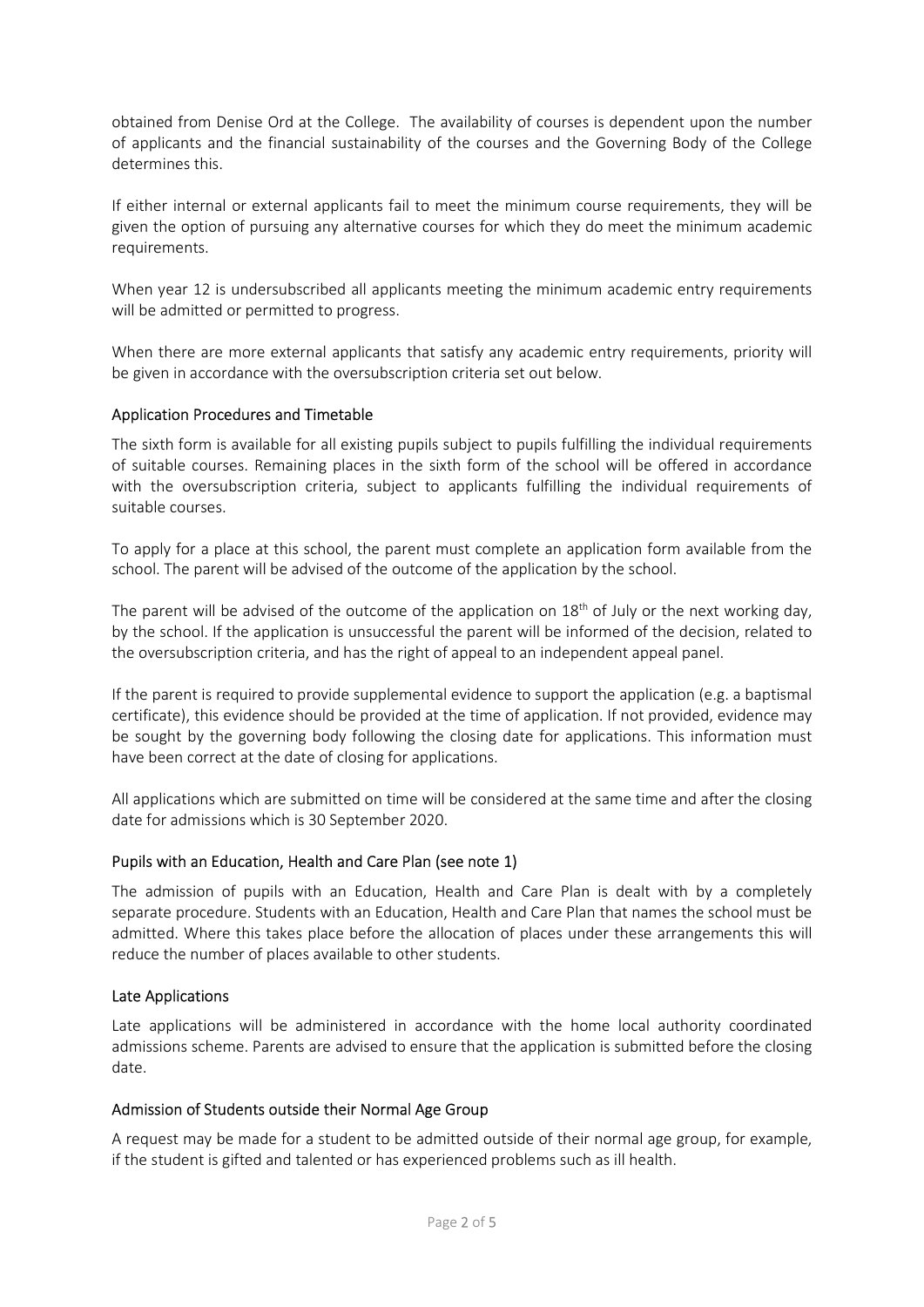Any such request should be made in writing to the headteacher of the school. The governing body will make its decision about the request based on the circumstances of each case and in the best interests of the student. In addition to taking into account the views of the headteacher who has statutory responsibility for the internal organisation, management and control of the school, the governing body will take into account the views of the parents and of appropriate medical and education professionals.

## Waiting Lists

In addition to their right of appeal, applicants will be offered the opportunity to be placed on a waiting list. This waiting list will be maintained in order of the oversubscription criteria set out below and not in the order in which applications are received or added to the list. Waiting lists for admission will operate throughout the school year. The waiting list will be held open until the last day of the summer term. Inclusion on the school's waiting list does not mean that a place will eventually become available.

## In-Year Applications

An application can be made for a place for a student at any time outside the admission round and the student will be admitted where there are available places. Applications should be made to the school by Mr I Johnson, Byron Sixth Form College, West Way, Peterlee, SR8 1DE. Parents will be advised of the outcome of their application in writing.

Where there are places available but more applications than places, the published oversubscription criteria, as set out above, will be applied.

If there are no places available, a request can be made that the student is added to the waiting list (see above).

The parent has the right of appeal to an independent appeal panel.

## Right of Appeal

Where a parent has been notified that a place is not available for a student, every effort will be made by the local authority to help the parent to find a place in a suitable alternative school. Parents who are refused a place have a statutory right of appeal. Further details of the appeals process are available by writing to the chair of governors at the school address.

#### Fair Access Protocol

The school is committed to taking its fair share of students who are vulnerable and/or hard to place, as set out in locally agreed protocols. Accordingly, outside the normal admission round the governing body is empowered to give absolute priority to a student where admission is requested under any local protocol that has been agreed by both the diocese and the governing body for the current school year. The governing body has this power, even when admitting the student would mean exceeding the published admission number.

#### False evidence

The governing body reserves the right to withdraw the offer of a place or, where a student is already attending the school, the place itself, where it is satisfied that the offer or place was obtained by deception.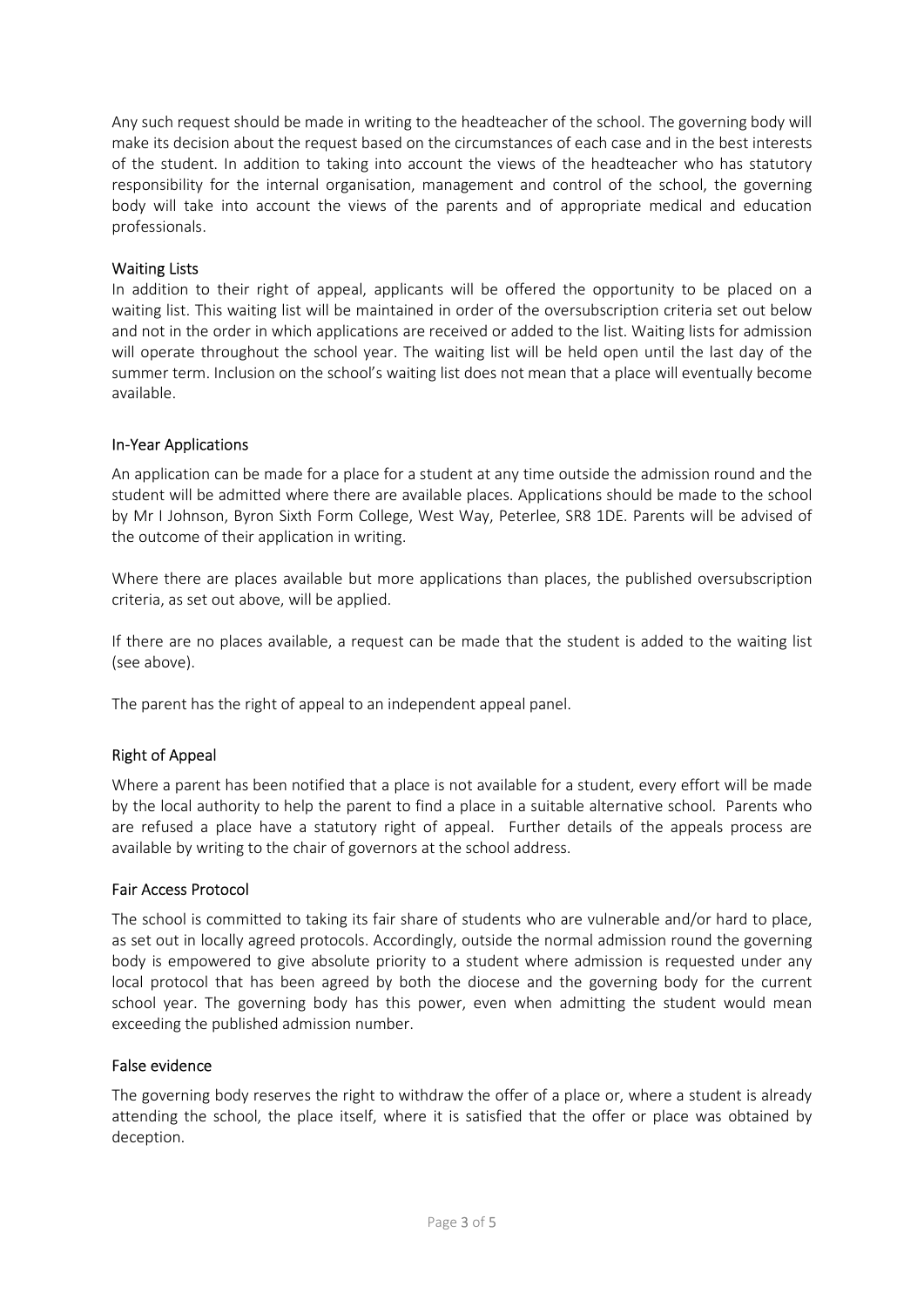## Oversubscription Criteria (for external applicants)

Where there are more applications for places than the number of places available, places will be offered according to the following order of priority.

First priority in each category will be given to students who will have a sibling attending the school in September 2021.

- 1. Looked after and previously looked after students (see notes 2&3)
- 2. Catechumens and members of an Eastern Christian Church. (see notes 4&5)
- 3. Students who attend a feeder school (see note 4)
- 4. Any other students

## Tie Breaker

Where there are places available for some, but not all applicants within a particular criterion priority will be given to children living closest to the school determined by the shortest distance. In assessing home to school distance the LA uses a Geographic Information System (GIS) to identify and measure the shortest route utilising only the Ordnance Survey Integrated Transport Network (ITN) and Urban Paths Network (UPN) which are national recognised datasets. The LA will not include any other routes or any other method of measurement. Routes are measured from the centre point\* of the child's house, or in the case of a flat from the centre point\* of the building, to the nearest school site entrance. In all cases the GIS identifies the route to be measured by connecting in a straight line the centre point\* of the child's house to the closest point on the nearest route on the ITN/UPN.

\* In accordance with the co-ordinates of the Basic Land and Property Unit on the National Land and Property Gazetteer.

In the event of distances being the same for two or more children where this would determine the last place to be allocated, random allocation will be carried out in a public place and supervised by a person independent of the school.

## Notes and definitions

- 1. Education, Health and Care Plan is a plan made by the local authority under section 37 of the Children and Families Act 2014, specifying the special educational provision required for a student.
- 2. A looked after student has the same meaning as in section  $22(1)$  of the Children Act 1989, and means any student who is (a) in the care of a local authority or (b) being provided with accommodation by them in the exercise of their social services functions (e.g. students with foster parents) at the time of making application to the school.

A previously looked after student is a student who was looked after, but ceased to be so because he or she was adopted, or became subject to a child arrangements order or special guardianship order.